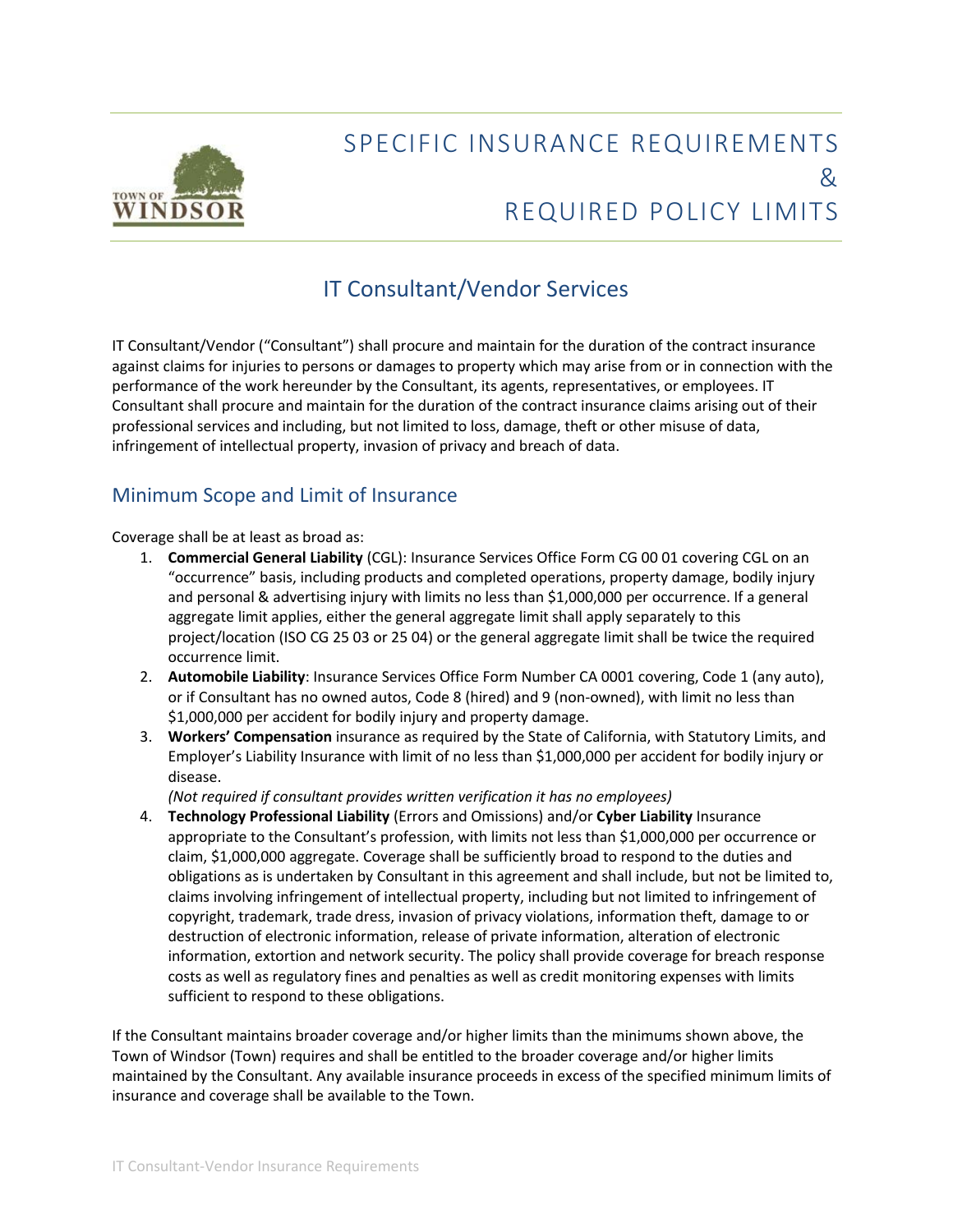### Other Insurance Provisions

**The insurance policies are to contain, or be endorsed to contain, the following provisions:**

#### *Additional Insured Status*

**The Town of Windsor, its officers, officials, employees, and volunteers are to be covered as additional insureds** on the CGL policy with respect to liability arising out of work or operations performed by or on behalf of the Consultant including materials, parts, or equipment furnished in connection with such work or operations. General liability coverage can be provided in the form of an endorsement to the Consultant's insurance (at least as broad as ISO Form CG 20 10 11 85 or both CG 20 10, CG 20 26, CG 20 33, or CG 20 38; **and** CG 20 37 forms if later revisions used).

#### *Primary Coverage*

For any claims related to this contract, the Consultant's insurance coverage shall be primary insurance primary coverage at least as broad as ISO CG 20 01 04 13 as respects the Town of Windsor, its officers, officials, employees, and volunteers. Any insurance or self-insurance maintained by the Town of Windsor, its officers, officials, employees, or volunteers shall be excess of the Consultant's insurance and shall not contribute with it.

#### *Notice of Cancellation*

Each insurance policy required above shall state that coverage shall not be canceled, except with notice to the Town.

#### *Waiver of Subrogation*

Consultant hereby grants to Town a waiver of any right to subrogation which any insurer of said Consultant may acquire against the Town by virtue of the payment of any loss under such insurance. Consultant agrees to obtain any endorsement that may be necessary to affect this waiver of subrogation, but this provision applies regardless of whether or not the Town has received a waiver of subrogation endorsement from the insurer.

#### *Self-Insured Retentions*

Self-insured retentions must be declared to and approved by the Town. The Town may require the Consultant to provide proof of ability to pay losses and related investigations, claim administration, and defense expenses within the retention. The policy language shall provide, or be endorsed to provide, that the self-insured retention may be satisfied by either the named insured or Town.

#### *Acceptability of Insurers*

Insurance is to be placed with insurers with a current A.M. Best's rating of no less than A:VII, unless otherwise acceptable to the Town.

#### *Claims Made Policies*

If any of the required policies provide coverage on a claims-made basis:

- 1. The Retroactive Date must be shown and must be before the date of the contract or the beginning of contract work.
- 2. Insurance must be maintained, and evidence of insurance must be provided for at least five (5) years after completion of the contract of work.
- 3. If coverage is canceled or non-renewed, and not replaced with another claims-made policy form with a Retroactive Date prior to the contract effective date, the Consultant must purchase "extended reporting" coverage for a minimum of five (5) years after completion of contract work.